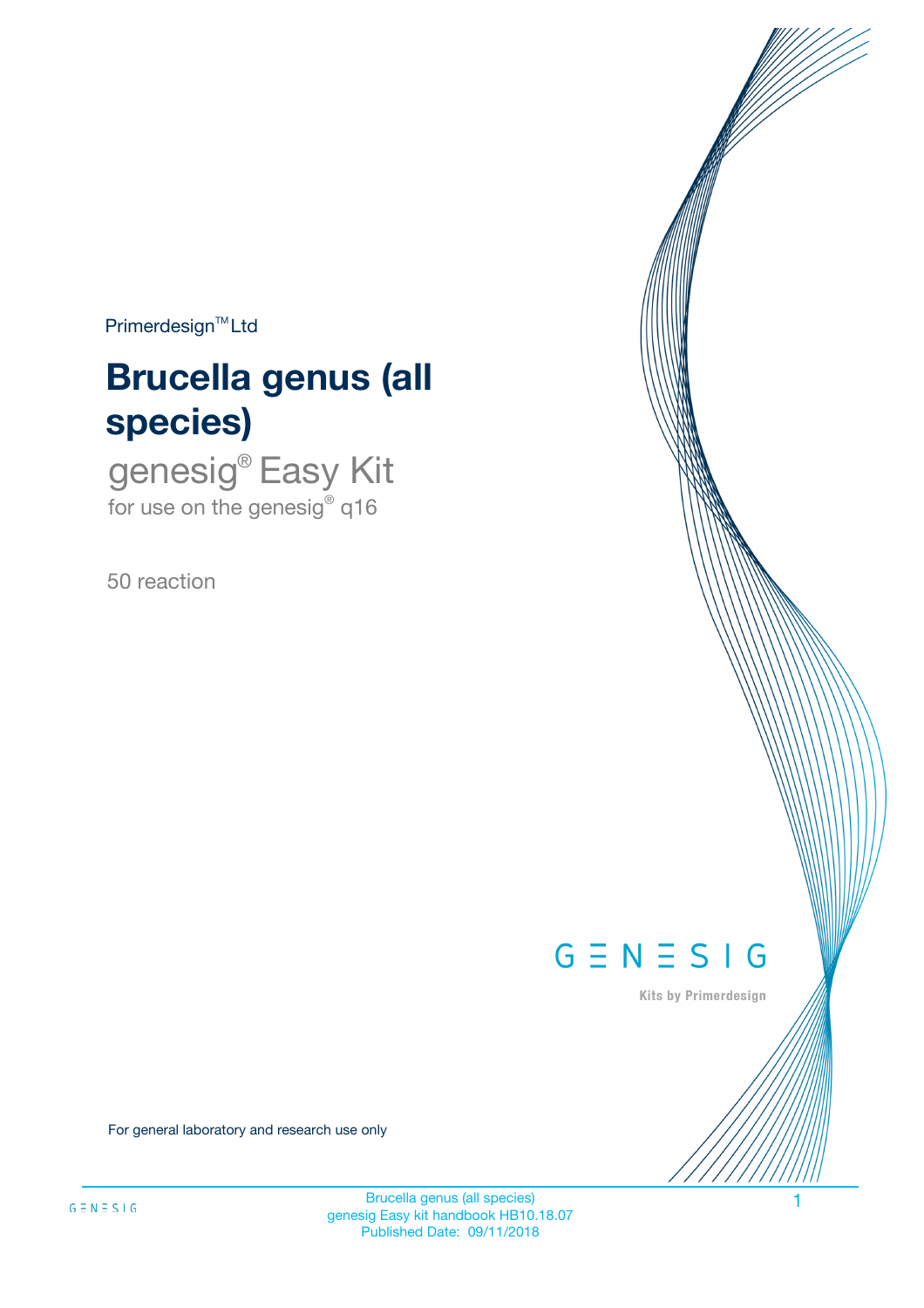# genesig® Easy: at a glance guide

#### **For each DNA test**

| Component                 | <b>Volume</b> | Lab-in-a-box pipette |  |
|---------------------------|---------------|----------------------|--|
| Brucella_spp reaction mix | $10 \mu$      |                      |  |
| <b>Your DNA sample</b>    | 10 µl         |                      |  |

#### **For each positive control**

| Component                 | Volume          | Lab-in-a-box pipette |  |
|---------------------------|-----------------|----------------------|--|
| Brucella_spp reaction mix | $10 \mu$        |                      |  |
| Positive control template | 10 <sub>µ</sub> |                      |  |

#### **For each negative control**

| Component                 | Volume          | Lab-in-a-box pipette |  |
|---------------------------|-----------------|----------------------|--|
| Brucella_spp reaction mix | 10 <sub>µ</sub> |                      |  |
| <u>Water</u>              | 10 <sub>µ</sub> |                      |  |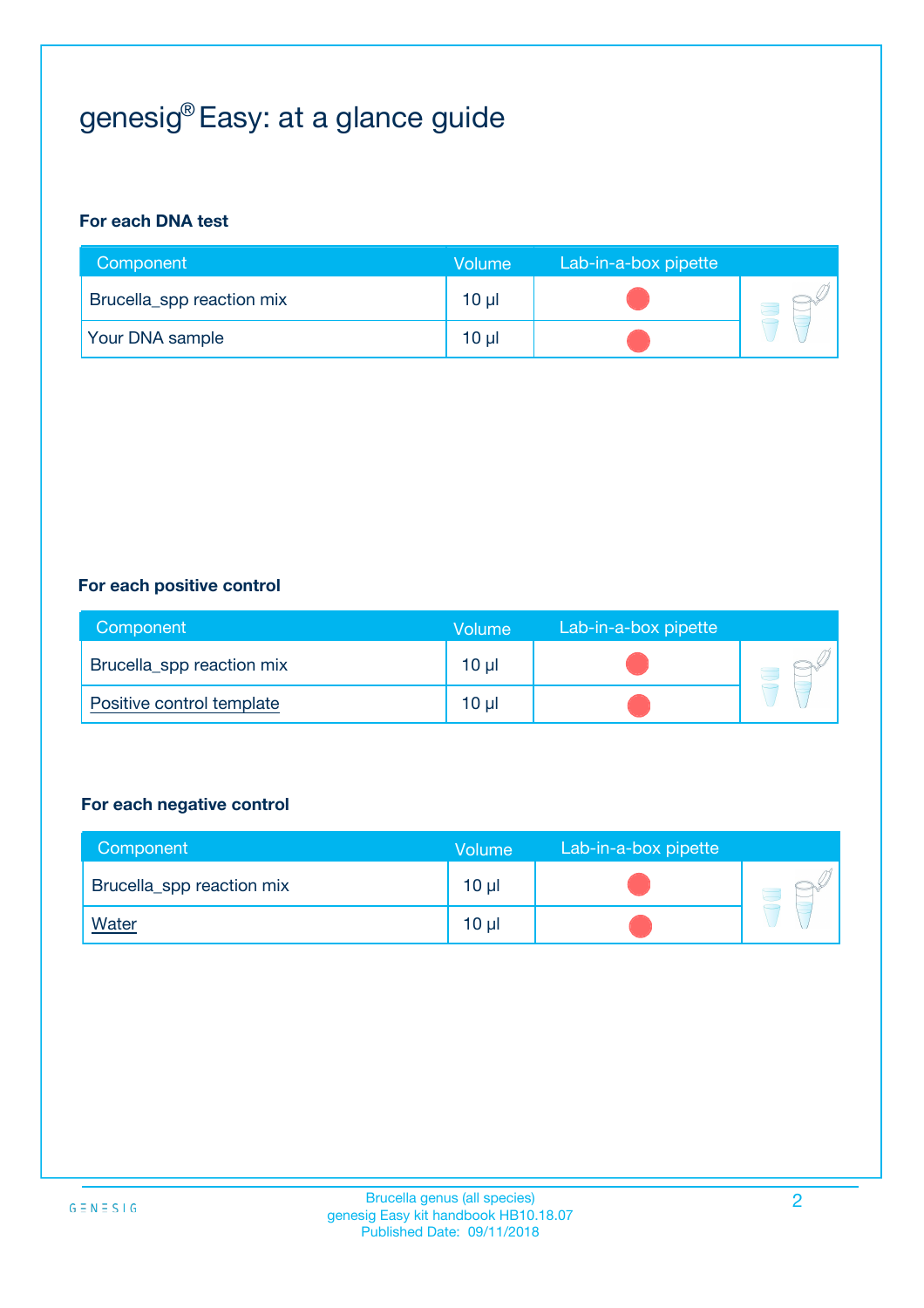# Kit Contents



## Reagents and equipment to be supplied by the user

#### **genesig® q16 instrument**

#### **genesig® Easy Extraction Kit**

This kit is designed to work well with all processes that yield high quality RNA and DNA but the genesig Easy extraction method is recommended for ease of use.

#### **genesig® Lab-In-A-Box**

The genesig Lab-In-A-Box contains all of the pipettes, tips and racks that you will need to use a genesig Easy kit. Alternatively if you already have these components and equipment these can be used instead.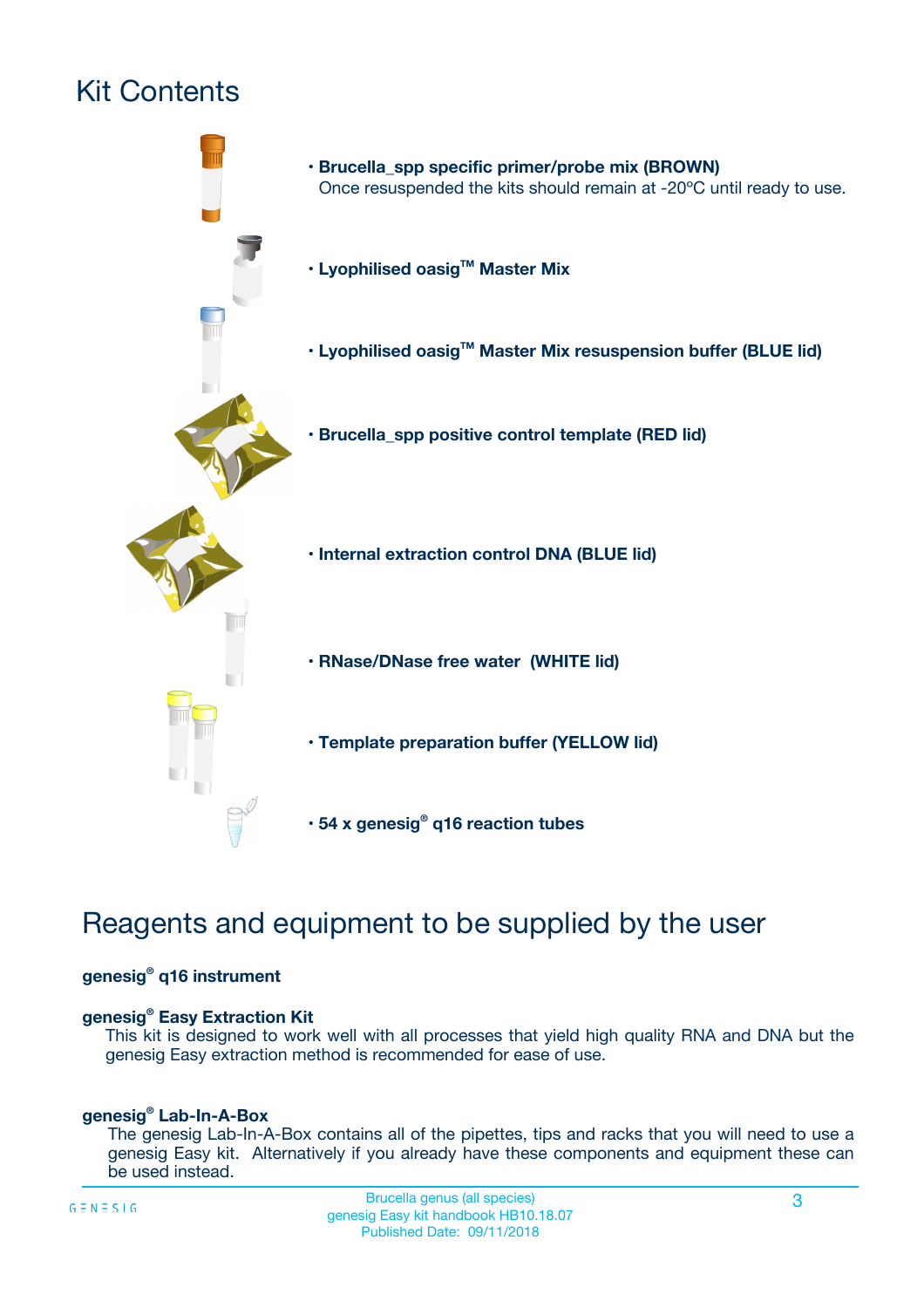## Step-by-step guide

### 1. Create your reaction mix



Use the blue pipette to transfer 500µl**\*** of the oasig Master Mix resuspension buffer into the tube of lyophilised oasig Master Mix and mix well by gently swirling. Then transfer all of that master mix into the brown tube labelled Brucella spp primers/probe.

**\***Transfering 525µl of the oasig Master Mix resuspension buffer to your oasig Master Mix (instead of the 500µl recommended above) will enable you to take full advantage of the 50 reactions by accounting for volume losses during pipetting. In order to do so with the genesig Easy fixed volume pipettes use 1x blue, 2x red and 1x grey pipettes to make the total volume. Please be assured that this will not adversely affect the efficiency of the test.

Cap and shake tube to mix. A thorough shake is essential to ensure that all components are resuspended. **Failure to mix well can produce poor kit performance.**

Leave to stand for 5 minutes. Now your reaction mix is ready to use.

Store the reaction mix in the freezer from hereon.

#### Top tip

- Ensure that the reaction mix is mixed thoroughly before each use by shaking.
- Once resuspended do not expose genesig Easy kit to temperatures above -20°C for longer than 30 minutes at a time.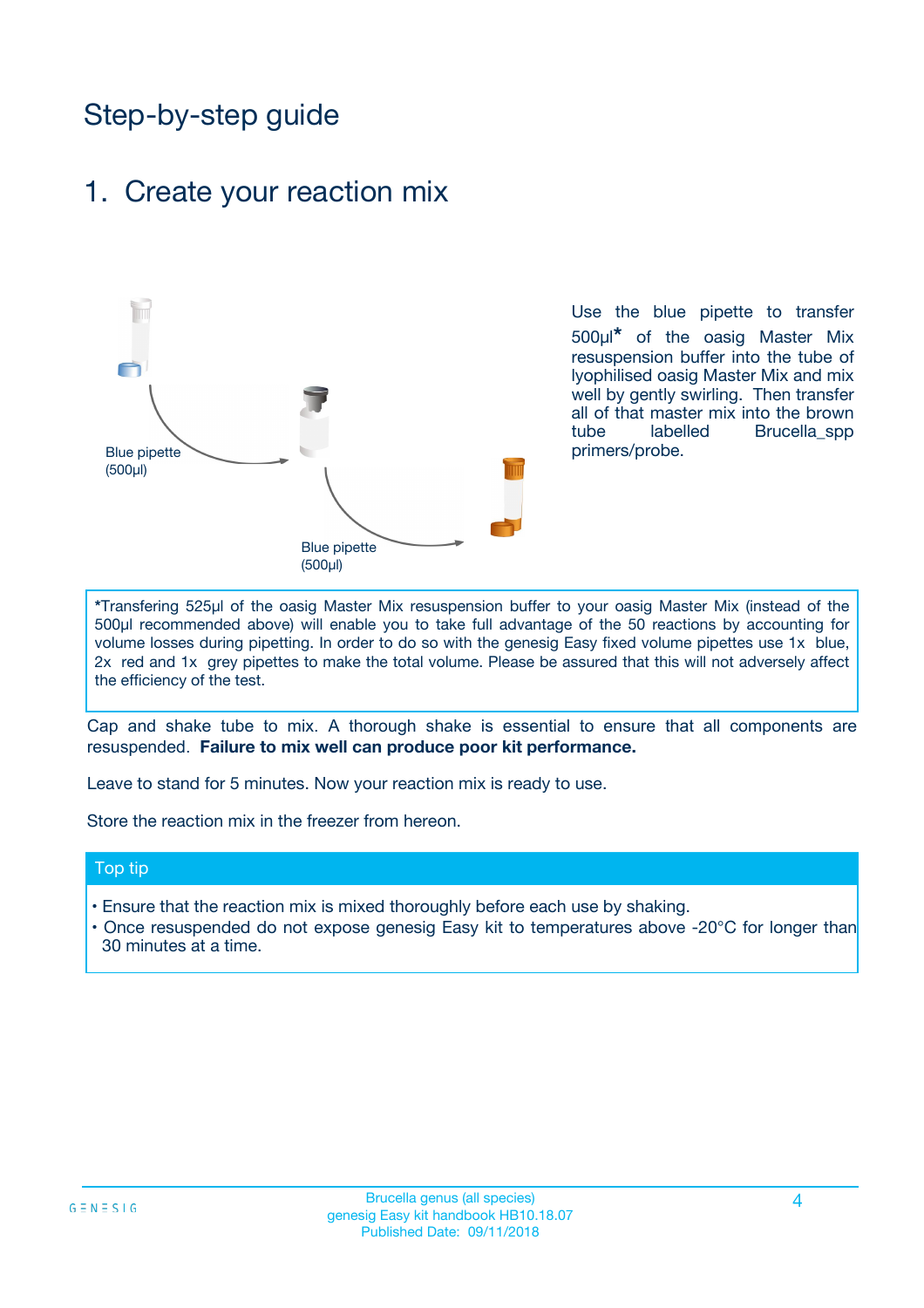# 2. Internal extraction control



Use the blue pipette to transfer 1000µl (2 x 500µl) of template preparation buffer into the Internal Extraction Control DNA tube. Cap and shake tube to mix.

Your kit contains Internal Extraction Control DNA. This is added to your biological sample at the beginning of the DNA extraction process. It is extracted along with the DNA from your target of interest. The q16 will detect the presence of this Internal Extraction Control DNA at the same time as your target. This is the ideal way to show that your DNA extraction process has been successful.

#### **If you are using an alternative extraction kit:**

Use the red pipette to transfer 10µl of Internal Extraction Control DNA to your sample **after** the lysis buffer has been added then follow the rest of the extraction protocol.

#### **If you are using samples that have already been extracted:**

Use the grey pipette to transfer 5µl of Internal Extraction Control DNA to your extracted sample.

## 3. Add reaction mix to all reaction tubes



For every reaction to be run, use the red pipette to add 10µl of your Brucella spp reaction mix to every tube.

#### Top tip

- Always pipette the reaction mix directly into the bottom of the tube.
- You can label the tube lids to aid your reaction setup but avoid labelling tube sides.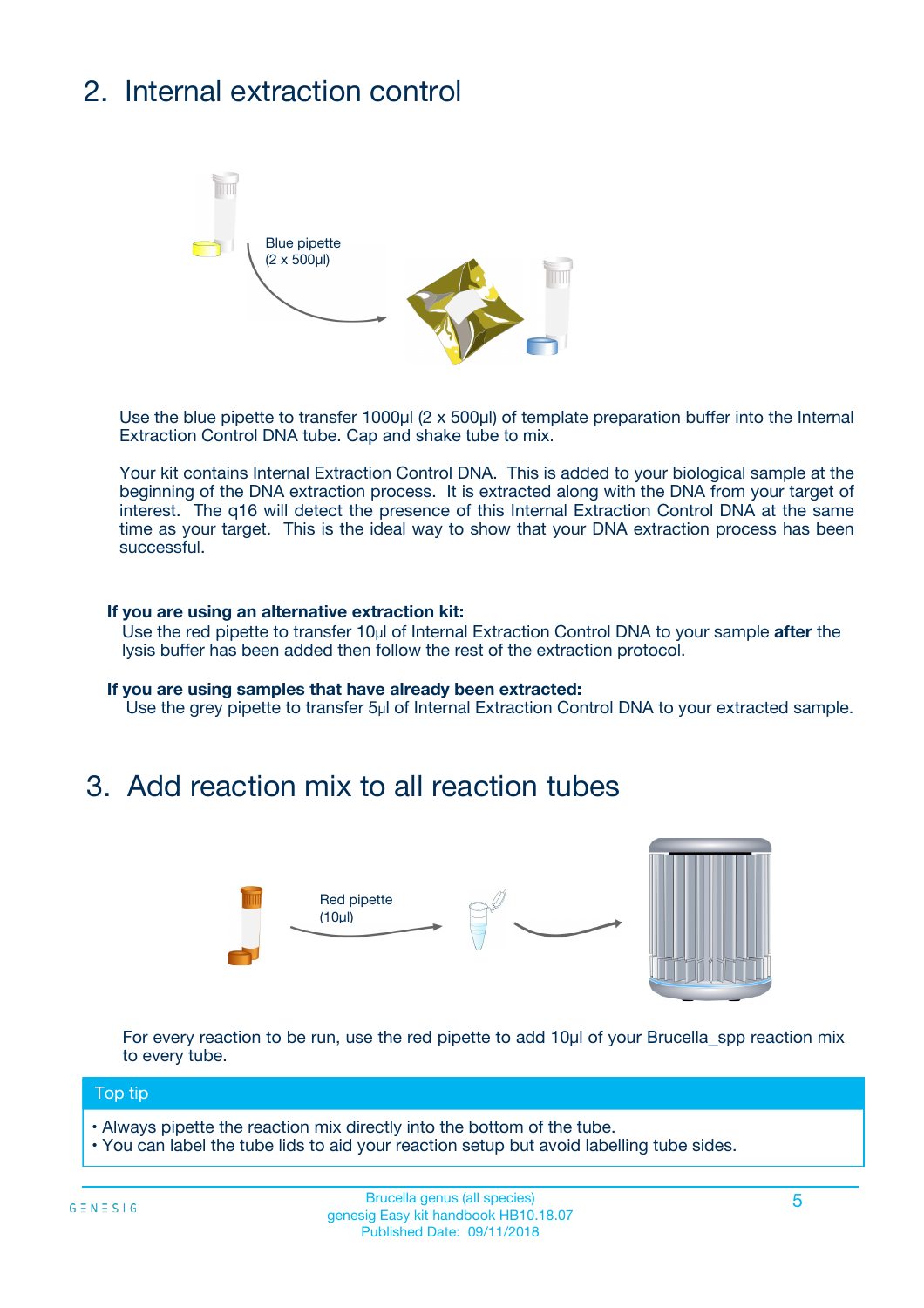## 4. Negative control



For each test you will require a negative control. Instead of DNA, water is used. This sample should typically prove negative thus proving that all of your positive samples really are positive.

To create a negative control reaction simply use the red pipette to add 10µl of the water to the required reaction tubes. Close these tubes after adding the water.

Because some genesig kit targets are common in the environment you may occasionally see a "late" signal in the negative control. The q16 software will take this into account accordingly.

#### Top tip

**•** Always add the water to the side of the tube to reduce the introduction of bubbles.

### 5. Set up a test



For each sample you wish to analyse, use the red pipette to add 10µl of your DNA sample to the required reaction tubes. Close these tubes after adding the sample. Always change pipette tips between samples.

#### Top tip

**•** Always add the DNA sample to the side of the tube to reduce the introduction of bubbles.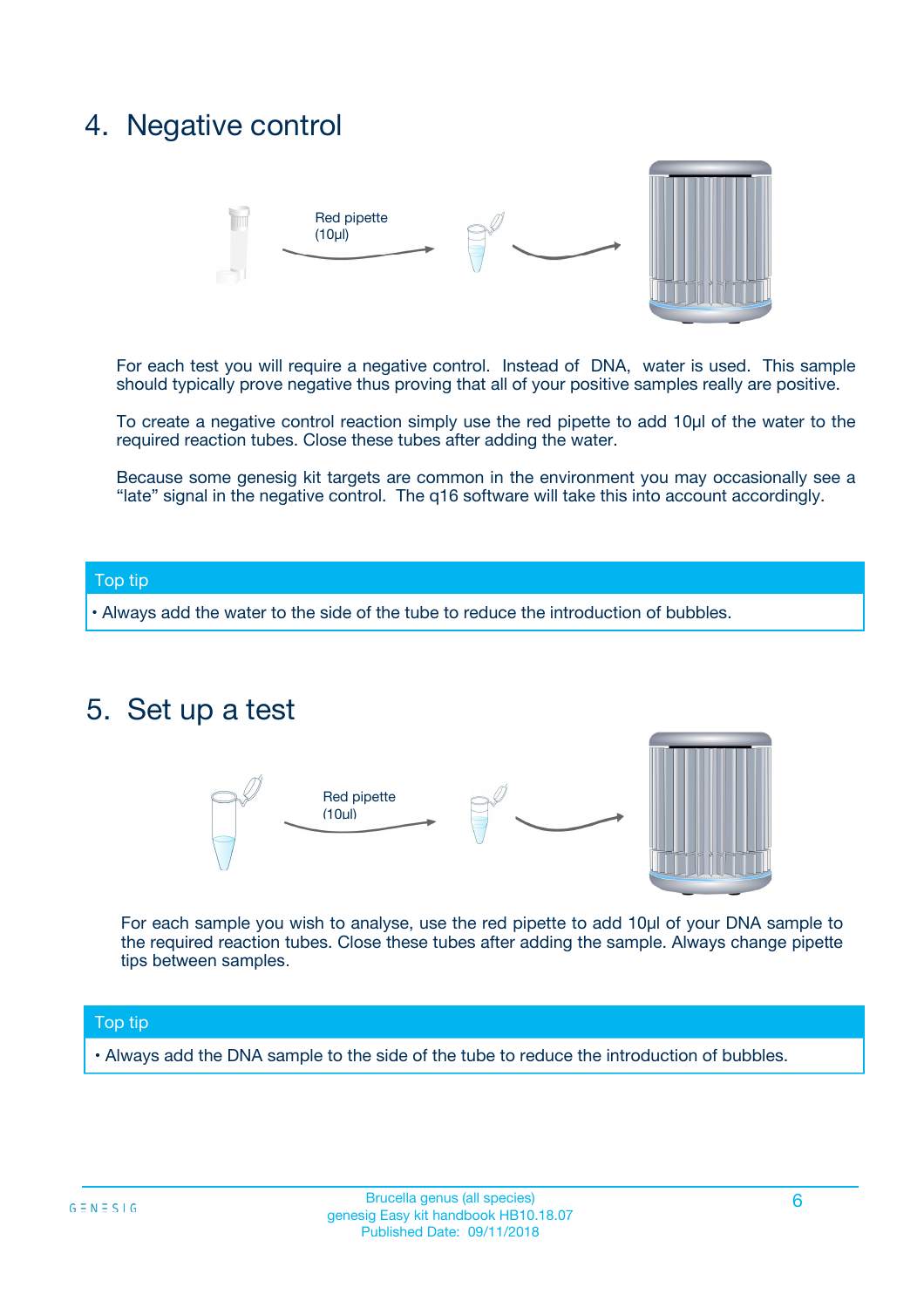## 6. Positive control



Use the blue pipette to transfer 1000µl (2 x 500µl) of template preparation buffer into the positive control template tube. Cap and shake tube to mix.

Each time you run a test you will require a positive control. This is a small portion of DNA from your target of interest. It serves two purposes:

1. It will always test positive so it shows that everything is working as it should be.

2. The q16 software knows how much DNA is present in the positive control. So it can automatically compare your sample of interest with the positive control to calculate the amount of target DNA in your sample.

To create a positive control reaction, simply use 10µl of the positive control instead of your DNA sample.



Take great care when setting up your positive control. The positive control template has the potential to give you a false positive signal in your other samples. Set positive controls up last after all other sample tubes are closed. Always change pipette tips between samples. You may even choose to set up positive controls in a separate room.

#### Top tip

**•** Always add the positive control to the side of the tube to reduce the introduction of bubbles.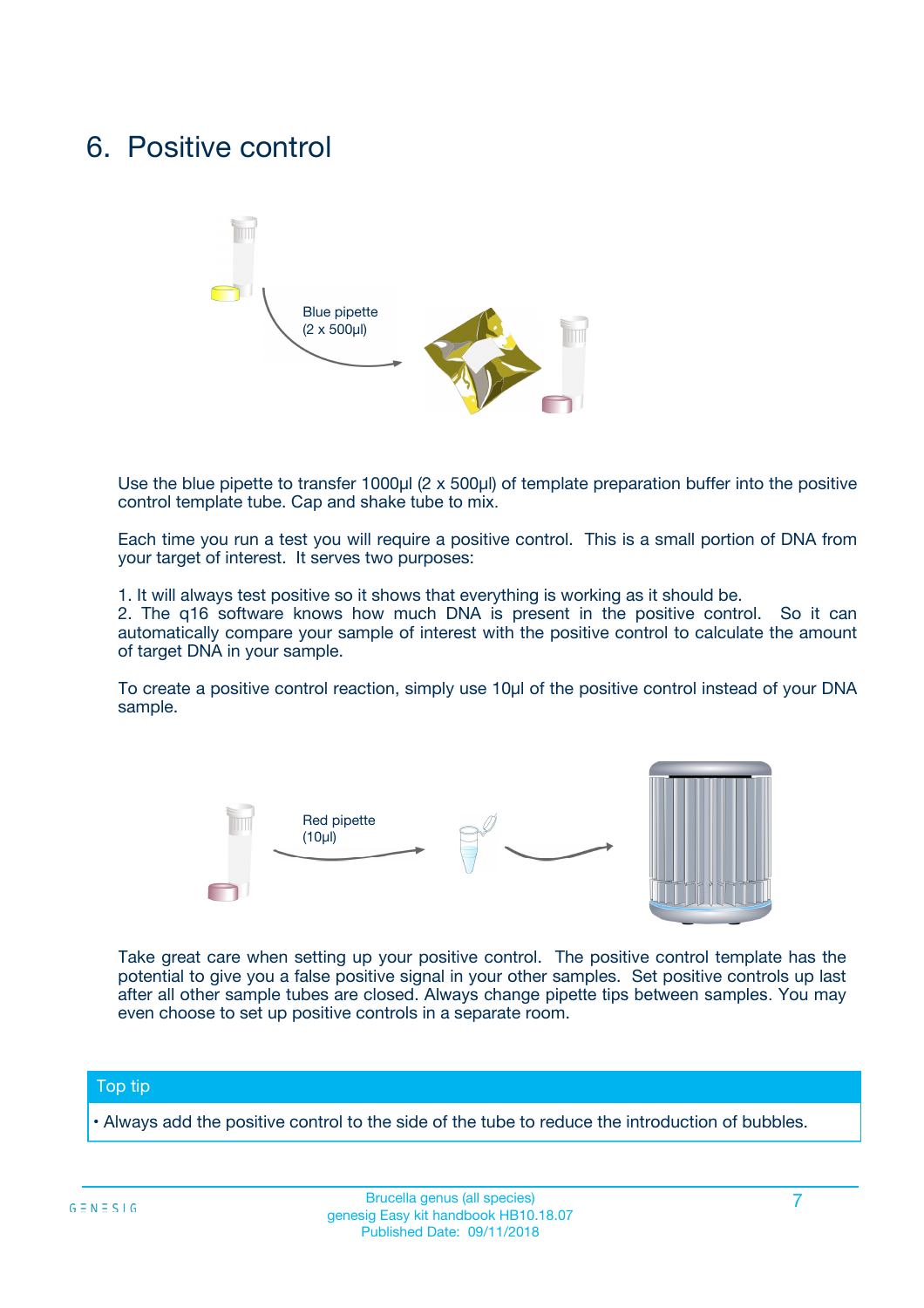# 7. Running the test

Place the tubes into the correct positions in your q16 as defined by the software, this may include positioning of empty tubes to ensure that the q16 lid is balanced. The run can then be started.

| genesig q16 PCR software - 1.2                                               |                                | $\begin{array}{c c c c} \hline \multicolumn{3}{c }{\textbf{0}} & \multicolumn{3}{c }{\textbf{0}} \end{array}$ |                              |
|------------------------------------------------------------------------------|--------------------------------|---------------------------------------------------------------------------------------------------------------|------------------------------|
| $\vert \cdot \vert$<br><b>Open Experiments:</b><br>Unsaved (New Experiment 2 | Open<br>Save<br>$\sqrt{9}$ New | Save As<br><b>C</b> Close<br>$G \equiv N \equiv S \mid G$<br><b>X</b> Configuration                           |                              |
| Setup<br><b>Results</b><br><b>Stages:</b>                                    |                                |                                                                                                               |                              |
| <b>Notes</b>                                                                 | <b>Samples</b>                 | <b>Tests</b>                                                                                                  |                              |
| <b>Name and Details</b>                                                      | Color<br>Name                  | Note<br>Color<br>Note<br>Name                                                                                 |                              |
| New Experiment 2017-10-26 11:06                                              | Sample 1                       | ÷<br>Test <sub>1</sub>                                                                                        | ÷                            |
| Kit type: genesig® Easy Target Detection kit                                 | Sample 2                       |                                                                                                               |                              |
| Instrument Id.:                                                              | Sample 3                       | $\qquad \qquad \blacksquare$                                                                                  | $\qquad \qquad \blacksquare$ |
| <b>Run Completion Time:</b>                                                  | Sample 4                       |                                                                                                               |                              |
| <b>Notes</b><br>A<br>⊺៴                                                      | Sample 5                       | $\triangle$<br>$\oplus$                                                                                       | 借<br>₩                       |
| <b>Well Contents</b>                                                         |                                | Run                                                                                                           |                              |
| Pos.<br><b>Test</b>                                                          | Sample                         | <b>Run Status</b>                                                                                             |                              |
| Test 1<br>-1                                                                 | <b>Negative Control</b>        | $\blacktriangle$                                                                                              |                              |
| $\overline{2}$<br>Test 1                                                     | <b>Positive Control</b>        |                                                                                                               |                              |
| 3<br>Test 1                                                                  | Sample 1                       | Show full log                                                                                                 |                              |
| Test 1<br>$\overline{4}$                                                     | Sample 2                       |                                                                                                               |                              |
| 5<br>Test 1                                                                  | Sample 3                       | <b>Run Control</b>                                                                                            |                              |
| Test 1<br>6                                                                  | Sample 4                       |                                                                                                               |                              |
| $\overline{7}$<br>Test 1                                                     | Sample 5                       |                                                                                                               |                              |
| 8                                                                            |                                | $\triangleright$ Start Run<br>Abort Run                                                                       |                              |
| <b>JOD FURTY TUDE TO BUILDED IN</b>                                          |                                | $\overline{\mathbf{v}}$                                                                                       |                              |

#### Top tip

- Before loading tubes into the q16, check for bubbles! Flick the bottom of the tubes to remove any bubbles that may have formed during the test setup.
- Apply centrifugal force with a sharp wrist action to ensure all solution is at the bottom of the reaction tube.
- When repeating a test you can use a previous file as a template by clicking 'open' then selecting File name > Files of Type > Experiment file as template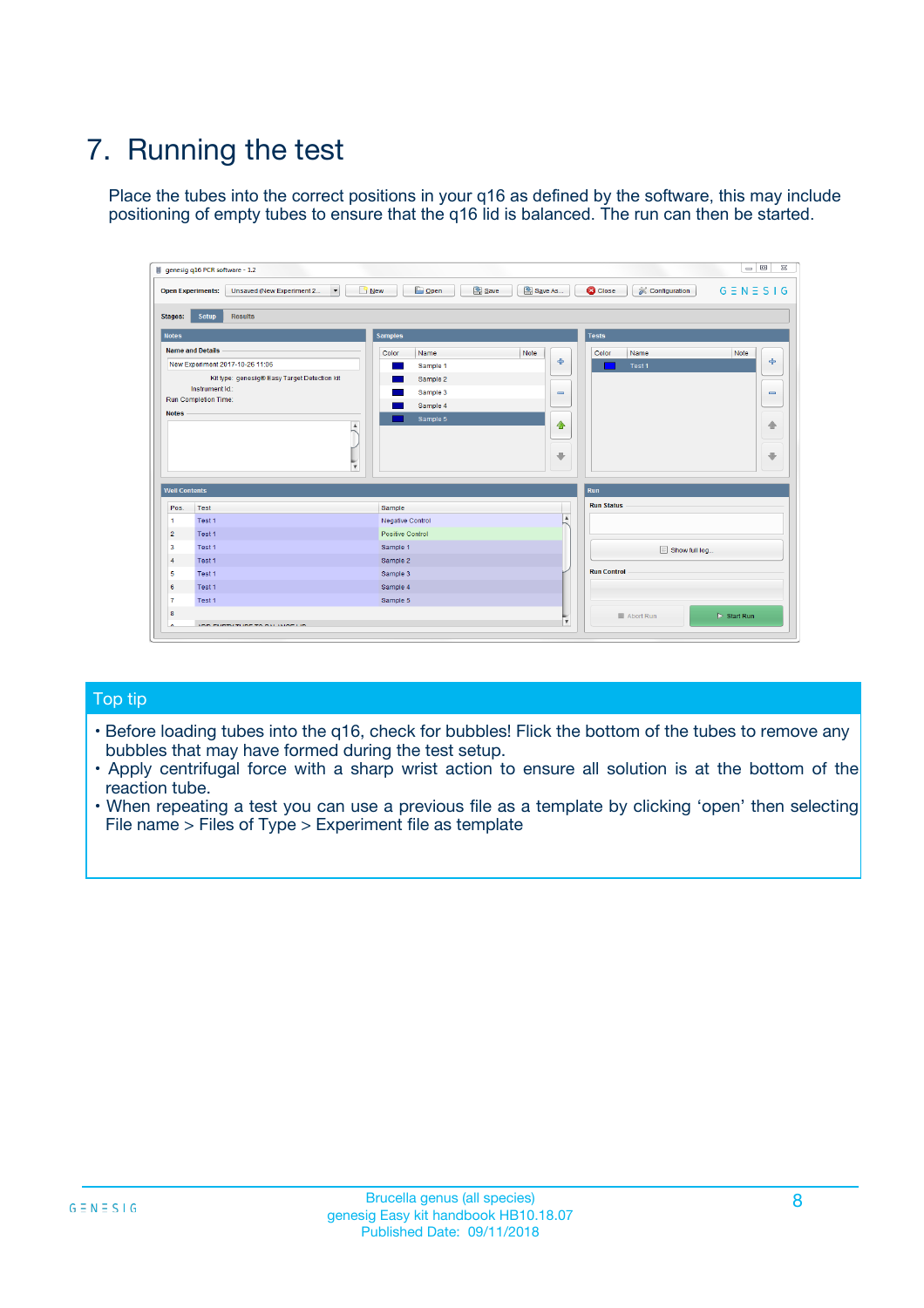## What do my results mean?

Analysis of your data is carried out automatically by the genesig q16. The following information is designed to help you fully understand a result or to troubleshoot:

### "Positive"

#### **Explanation**

Your sample has produced a positive result. Your target of interest is present and you can use the reported quantity.

"Negative"

#### **Explanation**

Your sample has produced a negative result. The target is not present in your sample.

### "Test contaminated"

#### **Explanation**

The Negative Control should be completely free of any DNA. If you see this error message it means that at some point during the setup, the Negative Control has been contaminated with DNA and has given a positive signal. This contamination has invalidated the test. The Positive Control and your test samples are both possible sources of contaminating DNA. The genesig q16 reaction tubes from previous runs will also contain very high amounts of DNA so it is important that these are carefully disposed of after the run is completed and NEVER OPENED. It may be the case that your kits have become contaminated which will lead to the same problem occurring repeatedly.

#### **Solutions**

1. Clean your working area using a commercial DNA remover solution to ensure the area is DNA free at the start of your run and re-run the test

2. If the problem persists then the kit has become contaminated and it will have to be discarded and replaced with a new kit. When you open the new kit, run a simple test to show that changing the kit has solved the problem. Prepare a test which includes only the Positive Control, the Negative Control and one 'mock sample'. For the 'mock sample' add water instead of any sample DNA. The result for the Negative Control and the mock sample should be negative indicating that contamination is no longer present.

#### **Preventive action**

An ideal lab set-up has a 'Clean area' where the test reagents are prepared and a 'sample area' where DNA samples and the Positive Control template are handled. The best workflow involves setting up all the test components (excluding the positive control template) in the clean area and then moving the tests to the sample area for sample and Positive Control addition. If this method is followed then the kit components are always kept away from possible sources of contamination. For extra security the Negative Control can be completely prepared and sealed in the clean area. All work areas should be decontaminated regularly with DNA remover.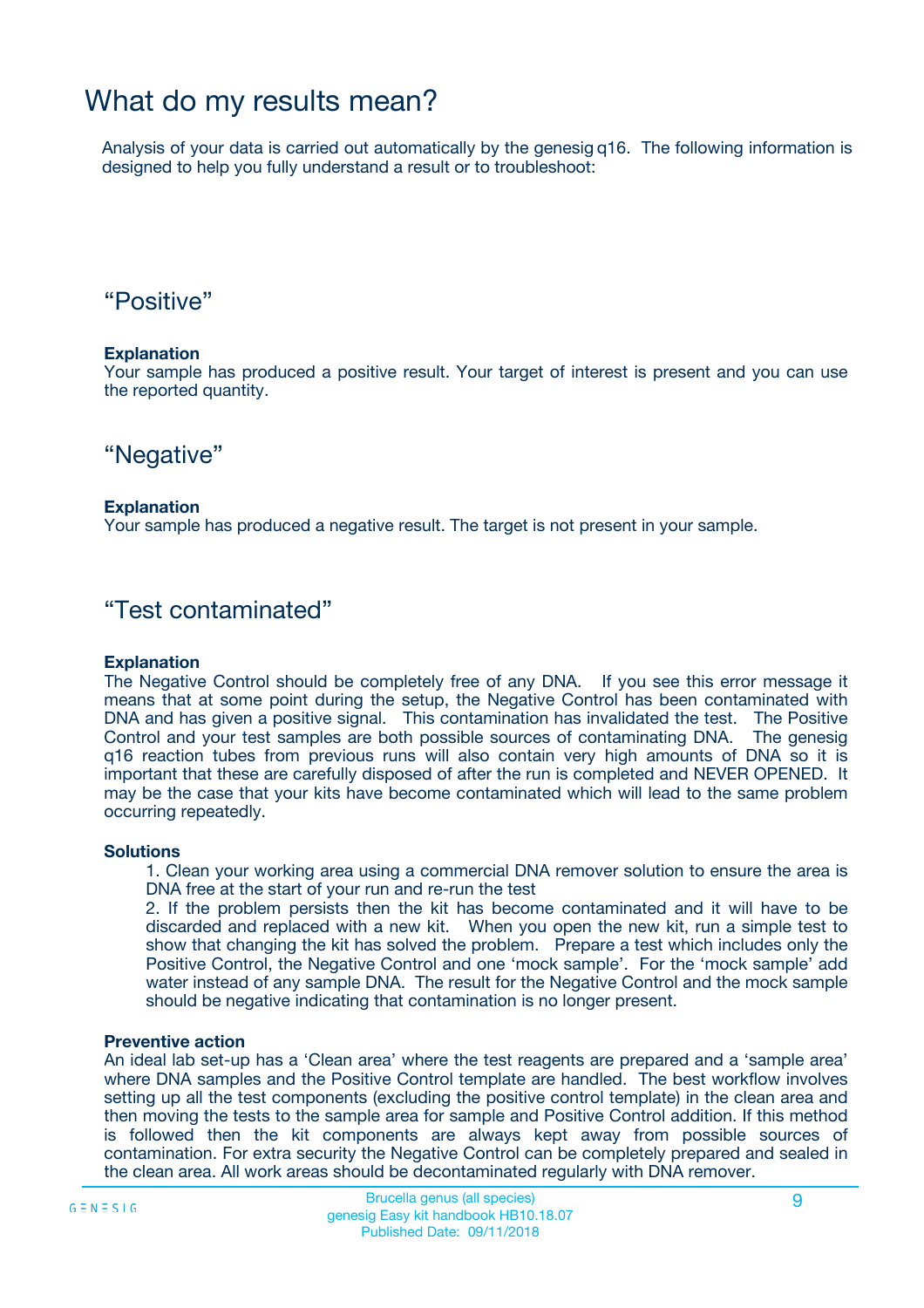### "Sample preparation failed"

#### **Explanation**

The test has failed because the quality of the sample was not high enough. The Internal Extraction Control component identifies whether the sample has been prepared correctly and is of suitable quality. This error message means that this quality control test has failed and the sample quality is not high enough for analysis.

#### **Solutions**

1. Check the sample preparation protocol for any user errors then repeat.

2. Poor quality samples can result from overloading the sample preparation protocol with too much starting material. Try reducing the amount of starting material then repeat.

3. Failing to add the Internal extraction Control DNA to your sample during the sample preparation protocol can also lead to a reported result of "sample preparation failed". Ensure that this step has not been overlooked or forgotten. If your samples are derived from an archive store or from a process separate from your genesig Easy extraction kit; you must add 5µl of Internal Extraction Control DNA into each 0.5ml of your sample to make it suitable for use on the q16.

### "Positive result, poor quality sample"

#### **Explanation**

The test is positive so if you are only interested in obtaining a 'present or absent' answer for your sample then your result is reliable. However, the test contains an Internal Extraction Control component that identifies if the sample is of high quality. This quality control test has failed and the sample is not therefore of high enough quality to accurately calculate the exact copy number of DNA present. If you require quantitative information for your sample then proceed with the solutions below.

#### **Solution**

For appropriate solutions, read the "Sample preparation failed" section of this handbook.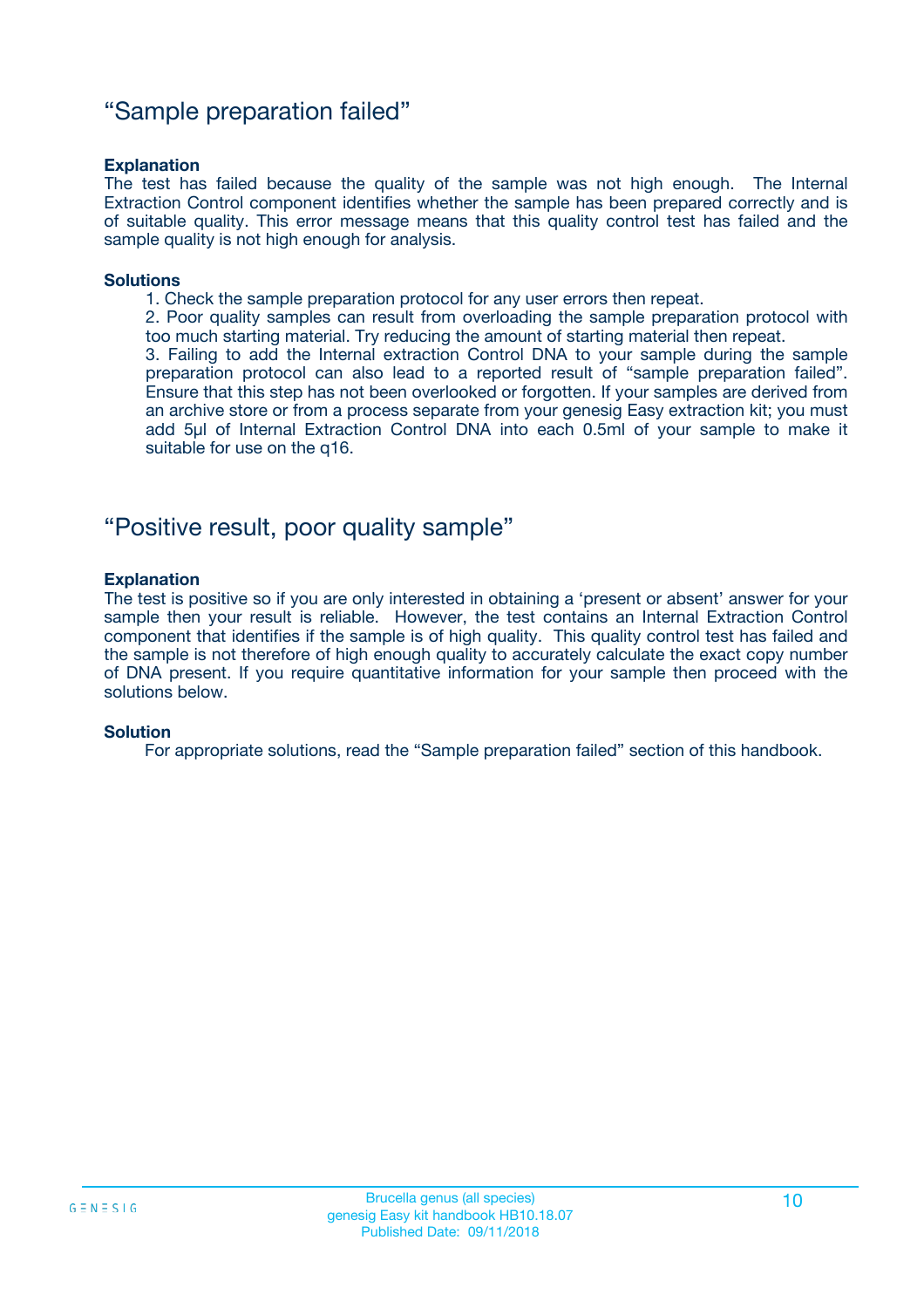### "Test failed"

#### **Explanation**

The test has failed because the Positive Control has not worked. The Positive Control is present to show that all aspects of the test are working correctly together. When this control test fails, the test as a whole is invalidated. This finding indicates that a problem has occurred in the reaction set-up part of the experiment and has nothing to do with sample preparation.

#### **Solutions**

- 1. Check the entire workflow and test set-up to look for any user errors, then repeat the test e.g. have the right colour pipettes and solutions been used with the correct tubes?
- 2. Ensure the positive and negative controls are inserted into the correct wells of your q16.

3. A component of the test may have 'gone off' due to handing errors, incorrect storage or exceeding the shelf life. When you open a new kit, run a simple test to show that changing the kit has solved the problem. Prepare a test which includes only the Positive Control, the Negative Control and one 'mock sample'. For the 'mock sample' add internal control template instead of any sample DNA. If the Positive Control works, the mock sample will now be called as a negative result.

### "Test failed and is contaminated"

#### **Explanation**

The Positive Control is indicating test failure, and the Negative Control is indicating test contamination. Please read the "Test Failed" and "Test contamination" sections of this technical support handbook for a further explanation.

#### **Solution**

For appropriate solutions, read both the "Test failed" and "Test contaminated" sections of this handbook.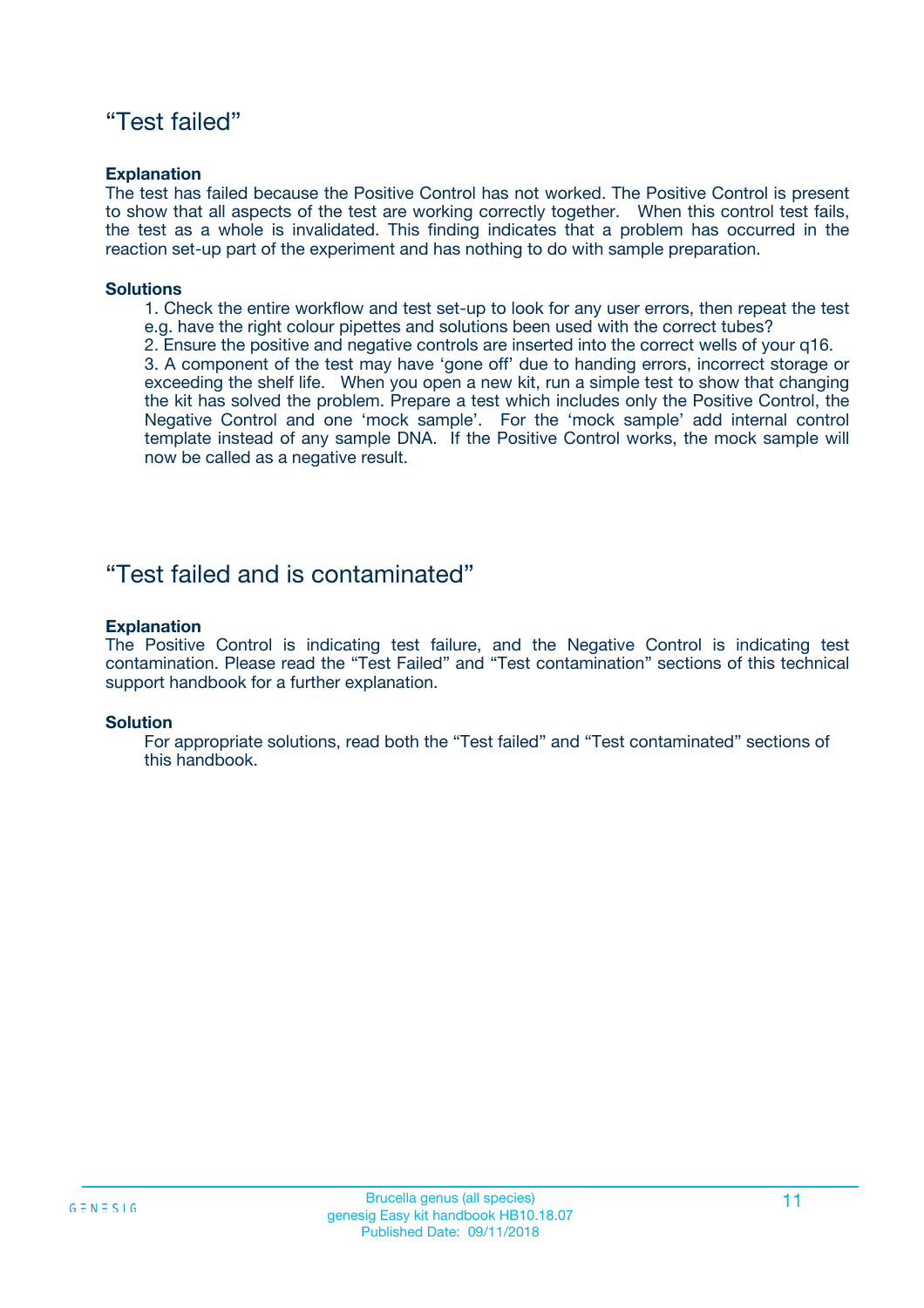## Brucella genus (all species)

The Brucella genus is a genus of Gram-negative, non-motile bacteria that are rod shaped. Species within this genus cause Brucellosis in many species of mammals. Brucella species have a genome of around 3.2M nucleotides in length split over two circular chromosomes.

All Brucella species cause infections in specific animal groups that lead to similar diseases. Differences between the bacterium within this genus can be found in genes coding for surface exposed proteins. B. suis infects swine, whereas B. melitensis infects goats and camels B. canis infects dogs. Cattle are mainly infected by B. abortis, with B. ovis infecting sheep and B. pinnipediae recently though to infect marine mammals. These bacterial species cause male infertility resulting from orchitis and epididymitis and may also cause abortion in females due to andometritis and placentitis.

These bacteria are also capable of infecting humans and can be transmitted via inhalation of infected animal waste products, direct contact with open wounds or ingestion of contaminated food subatnaces such as un-pasteurised milk. In humans, Brucella infection can result in headache, fatigue, fever, sweating, weight loss and muscle pain. The human infection can be treated by a course of antibiotics in combination to prevent symptoms.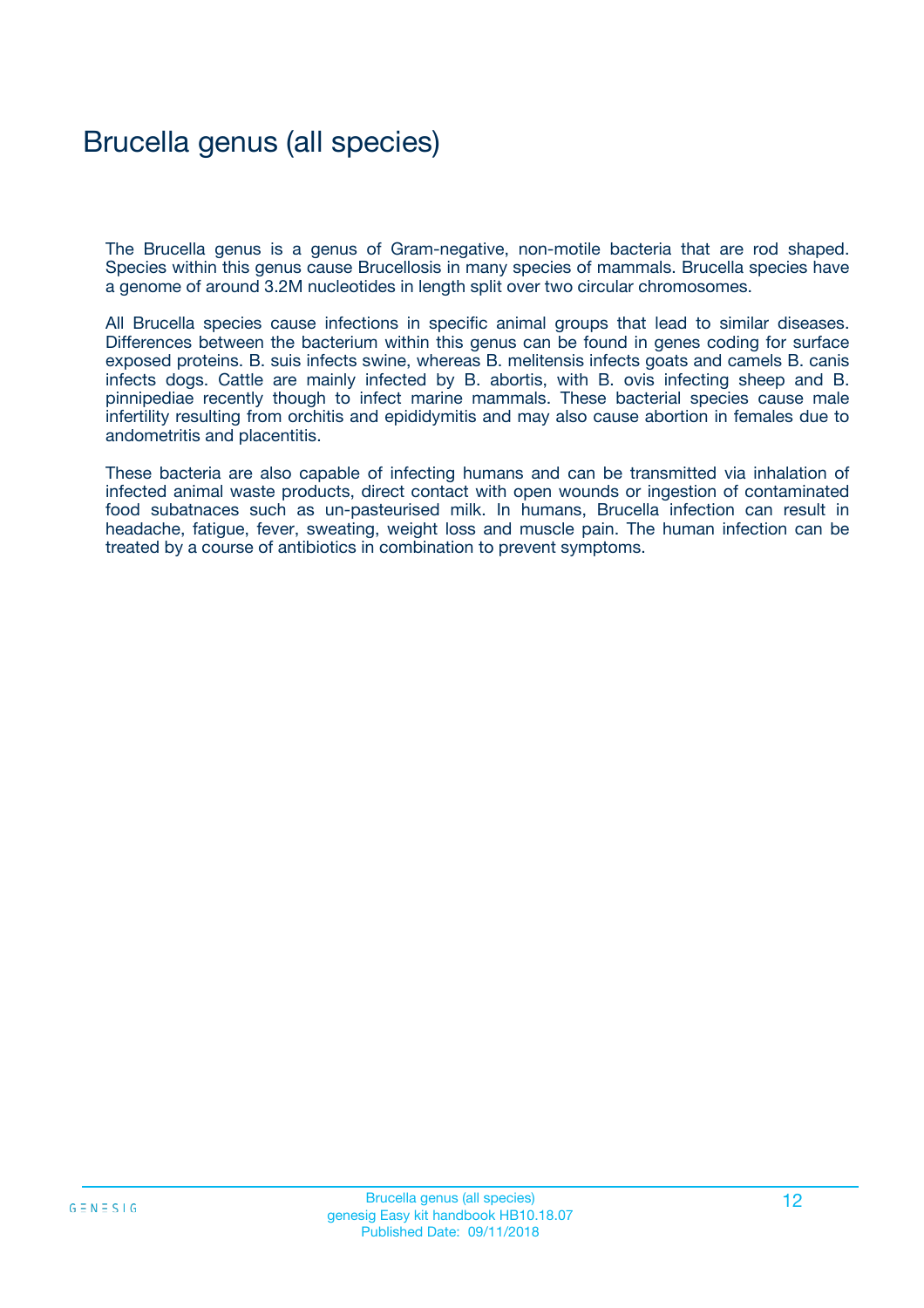## **Specificity**

The Primerdesign genesig Kit for Brucella genus (all species) (Brucella\_spp) genomes is designed for the in vitro quantification of Brucella spp genomes. The kit is designed to have a broad detection profile. Specifically, the primers represent 100% homology with over 95% of the NCBI database reference sequences available at the time of design.

The dynamics of genetic variation means that new sequence information may become available after the initial design. Primerdesign periodically reviews the detection profiles of our kits and when required releases new versions.

The primers have 100% homology with over 95% of Brucella reference sequences included in the NCBI database and therefore have a very broad detection profile (CP001488.1, AE008917.1, P000887.1, CP000911.1, CP000872.1, CP000708.1, AE014291.4AF047478.1, AM040264.1, AE017223.1).

If you require further information, or have a specific question about the detection profile of this kit then please send an e.mail to enquiry@primerdesign.co.uk and our bioinformatics team will answer your question.